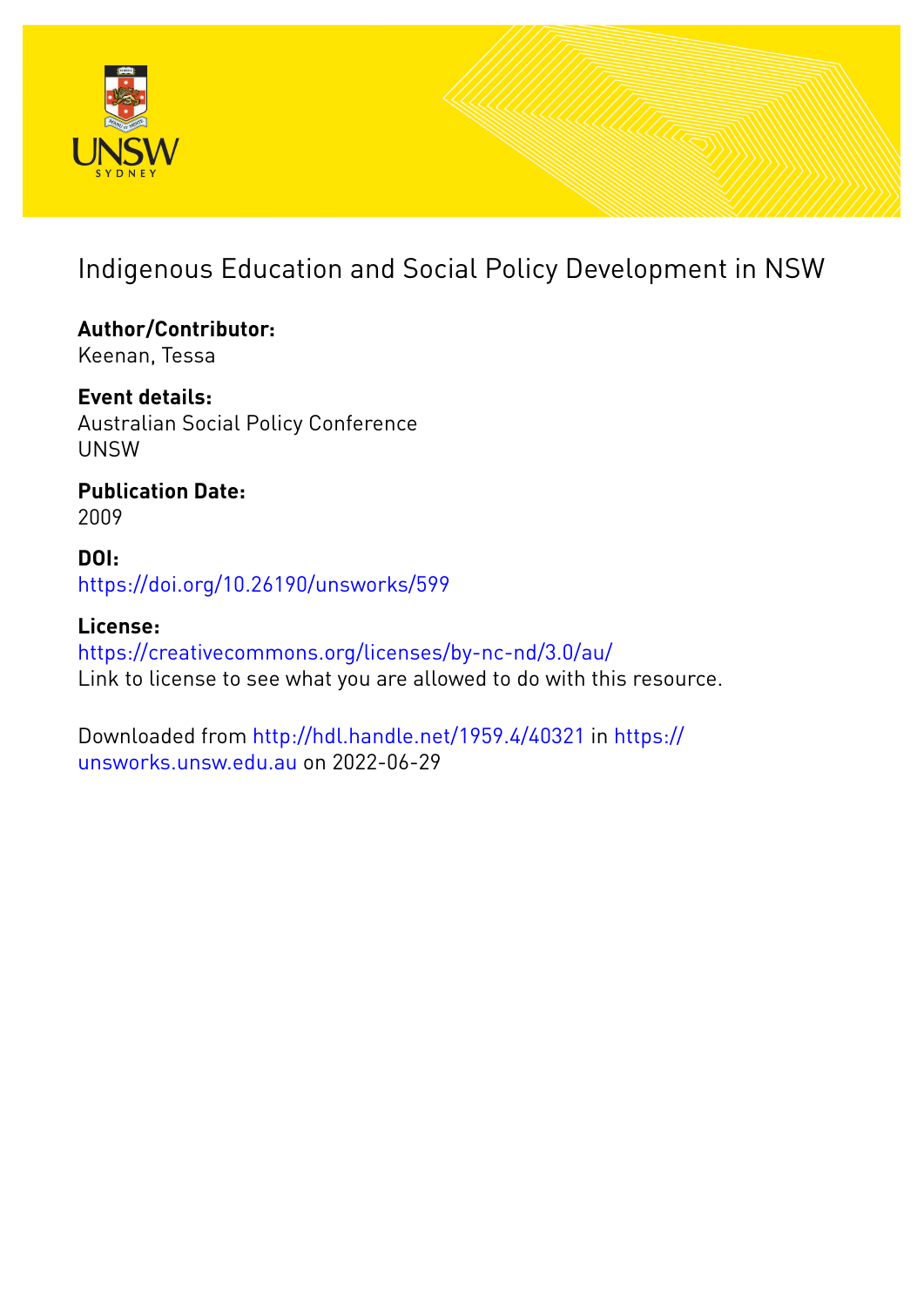Tessa Keenan Associate Lecturer Nura Gili Indigenous Programs University of New South Wales Email: [t.keenan@unsw.edu.au](mailto:t.keenan@unsw.edu.au)

*Australian Social Policy Conference 8-10 July 2009*  **An Inclusive Society? Practicalities and Possibilities** 

## *Indigenous Education and Social Policy Development in NSW*

**Abstract:** This paper discusses the historical context of the NSW AECG and the NSW Aboriginal Education Policy, and emphasises the need for culturally inclusive policies and effective implementation strategies. It also highlights the relationship between Indigenous educational disadvantage and colonisation, demonstrating the need for dominant educational frameworks to be inclusive of Indigenous ways of knowing, being and doing.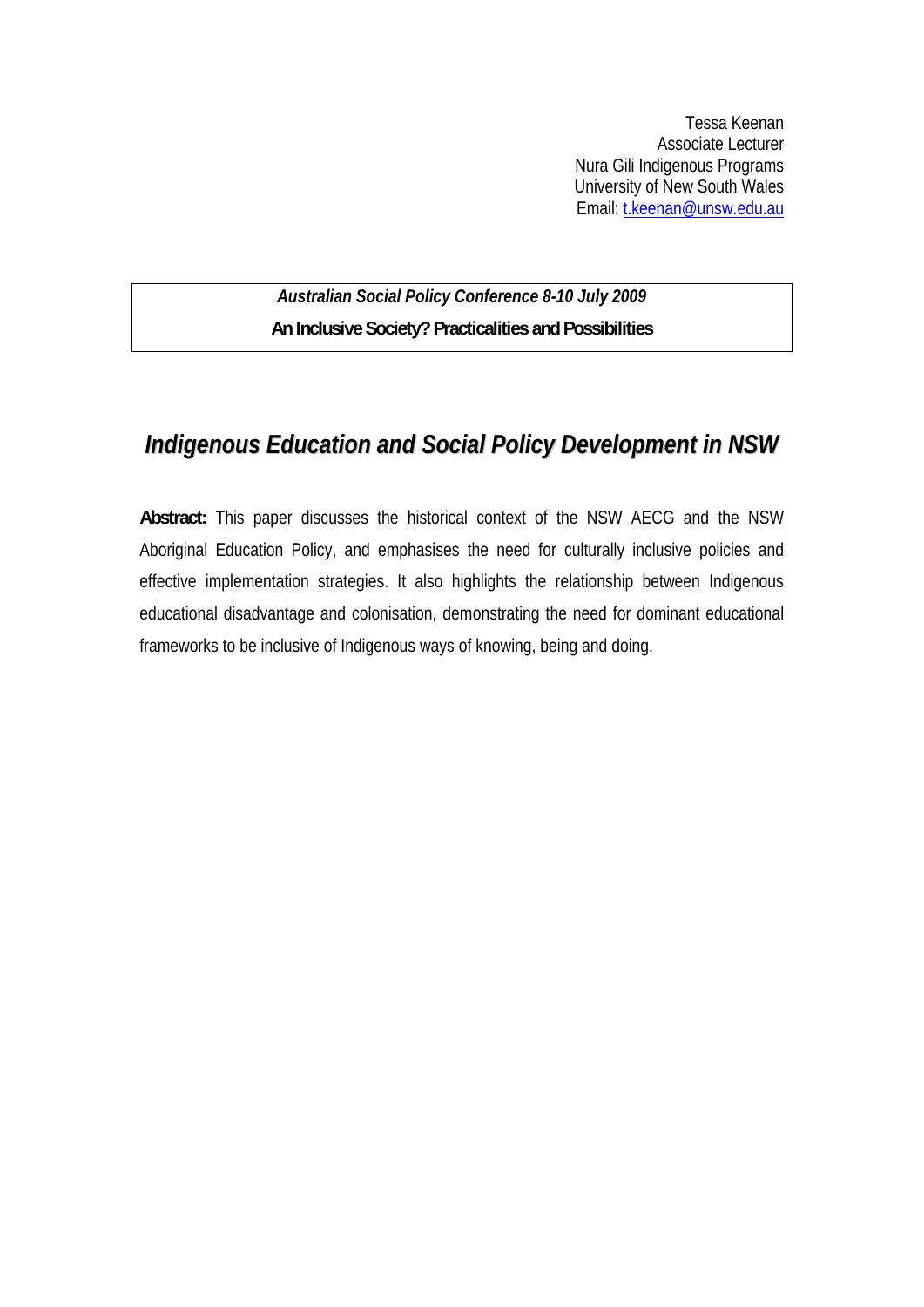# *Indigenous Education and Social Policy Development in NSW*

Indigenous educational disadvantages are inextricably linked to colonisation and its continued manifestation within the school curriculum and education system. Over the past few decades, the NSW Aboriginal Education Consultative Group (NSW AECG) has played a crucial role in addressing Indigenous educational disadvantage and in placing Indigenous education on the social policy agenda. This paper will discuss the historical context of the NSW AECG and the NSW Aboriginal Education Policy (NSW AEP), emphasising the need for culturally inclusive policies and effective implementation strategies.

The 1996 NSW AEP was developed in collaboration with the NSW Department of Education and the NSW AECG to address the disadvantages faced by Indigenous students in schools and to educate *all* students about Aboriginal Australia. In 2008 the policy was revised in accordance with Recommendation 6 of the Aboriginal Education Review and the Aboriginal Education and Training Policy was released. Before discussing these policies in any depth, it is important to provide a sociocultural and historical context of Indigenous education in NSW in order to understand the need for culturally appropriate directions in Indigenous education and social policy development.

### *Fundamental Frameworks: recognising diversity in educational paradigms*

'*All educators need to recognise the Eurocentric ideologies that have shaped educational curricula and therefore their students, and recognise very different and legitimate ways of knowing and doing that are not now a typical part of the educational process*' (Battiste et.al. 2005, p.13).

Education provides a critical framework through which cultures thrive and societies function. The United Nations Declaration of Human Rights states that 'Everyone has the right to education' (Article 26.1) and that 'Parents have a prior right to choose the kind of education that shall be given to their children' (Article 26.3). Access to education is critical in determining positive socio-cultural outcomes of peoples within all societies. Cross culturally, there is much diversity and variation in relation to the way in which educational frameworks exist. It is critical that all cultural models of education are respected, not simply 'tolerated' in order for different frameworks to exist concurrently and for all students to have equal access to education within culturally diverse societies.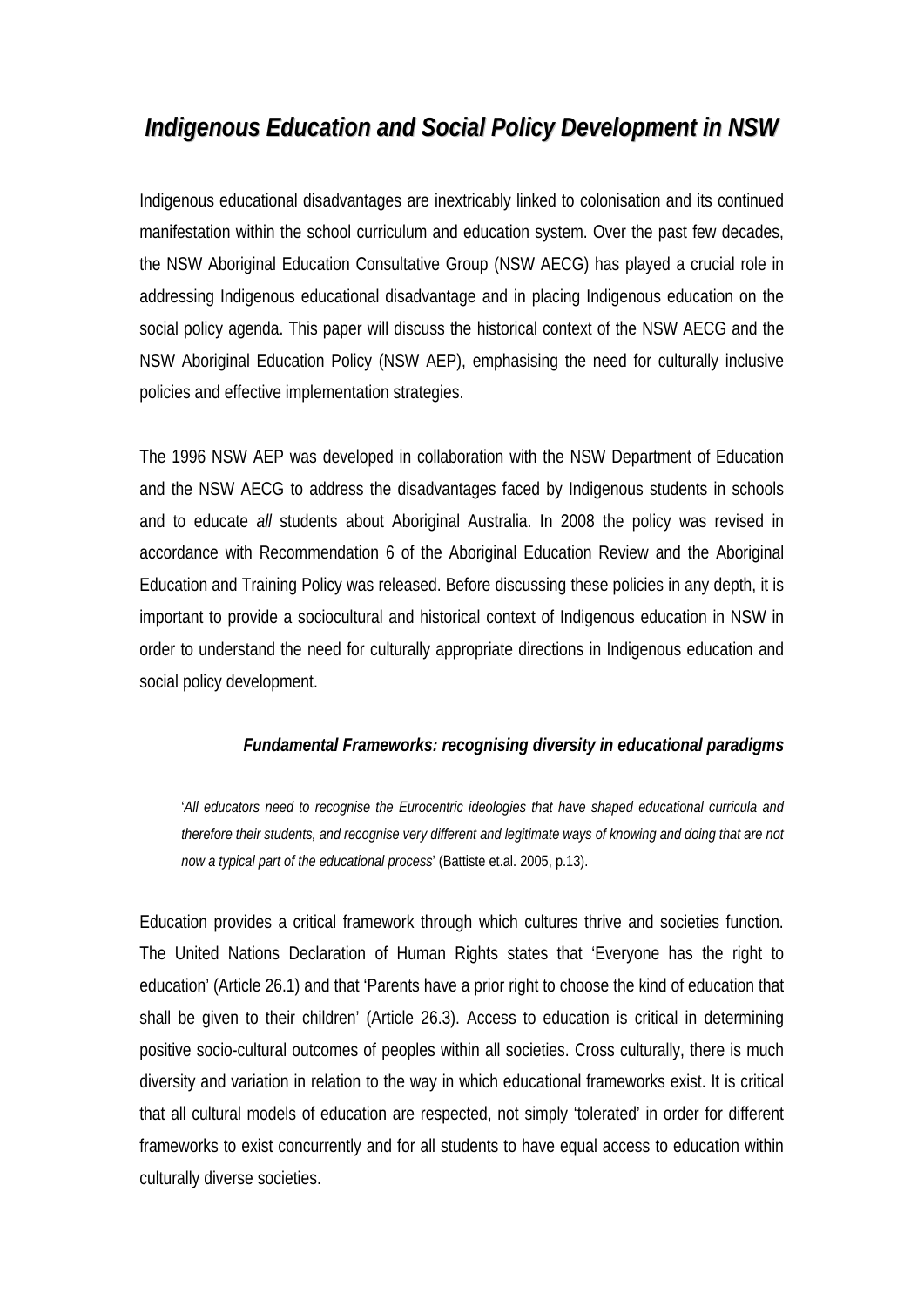Educational frameworks in Indigenous communities are fundamentally based upon the transgenerational transmission of culture and knowledge (Horstman 2001). Knowledge is carefully regulated by elders within communities and transmitted through a variety of forms of communication. The European invasion of Indigenous nations disrupted the socio-cultural frameworks of Indigenous societies, and in particular dislocated Indigenous models of education, hindering the traditional pedagogies of learning. The cultural paradigms through which Indigenous knowledges are transmitted differ significantly to western cultural models of education and ways of knowing, being and doing. Disregarding the importance of difference, policies of protection and assimilation imposed western cultural models upon Indigenous peoples, with the intention to sever and subvert Indigenous socio-cultural frameworks (Fletcher, 1989).

Western educational institutions were established to 'christianise' and 'civilise' Indigenous children with the aim of subverting Indigenous culture. This was attempted through the further disruption of the transgenerational transmission of culture and knowledge, when children were forcibly removed from the 'cultural influence' of their families:

*'Our chief hope now is decidedly in the children; and the complete success as far as regards their education and civilisation would be before us if it were possible to remove them from the influence of their parents'* 

- Protector of Aborigines, Adelaide 1840 (cited in Parbury, 1999)

#### *Producing Policy: Indigenous disadvantage and social policy development in NSW*

Culturally inclusive social policy in the area of Indigenous education is fundamental to achieving social justice. In educational frameworks where Western paradigms continue to exclude Indigenous ways of knowing, Indigenous students will continue to experience educational disadvantage. Inquiries and reports such as the *Royal Commission into Aboriginal Deaths in Custody* (1991) and the *Bringing Them Home Report* (1997) highlighted the impact of past policies on poor educational outcomes for Indigenous Australians. The findings and recommendations of these reports emphasised the need for new, culturally inclusive policies to be developed in terms of Indigenous education, and the establishment of Indigenous consultative bodies to be involved in this process.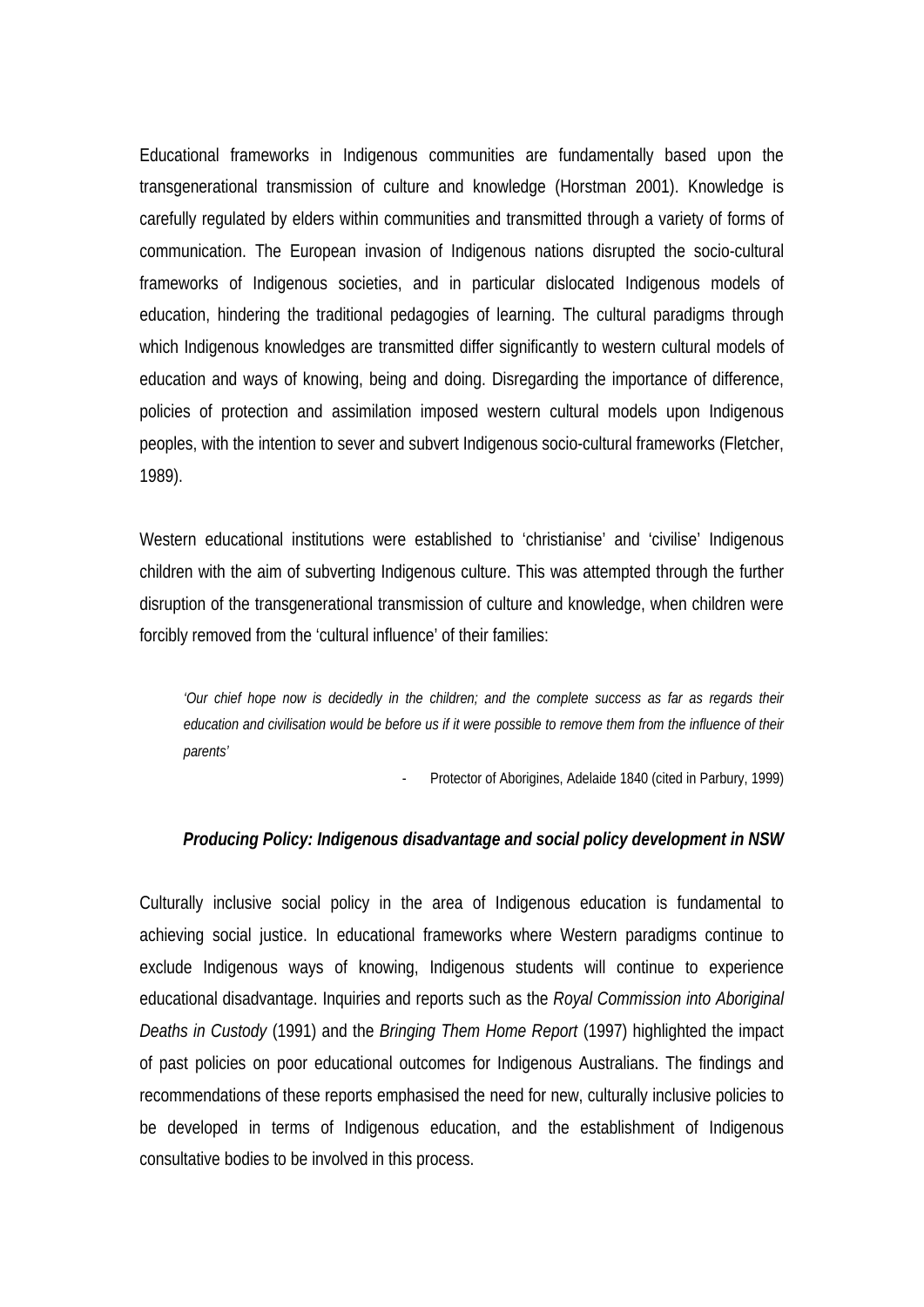Consultation and negotiation are fundamental to the development of any social policy that involves Indigenous peoples (Smith 1999). The NSW AECG is a key consultative body, and has effectively informed the NSW Department of Education's policy development, providing not only a point of contact with the community, but in offering critical information as to how policies should be constructed. The partnership between the Department of Education and Training (DET) and the NSW AECG was formalised in 1999 through the signed agreement *Securing a collaborative partnership into the future: Consolidating a 21-year working relationship* (NSW DET 2004)*.* The NSW AECG has a strategic governance body that consists of local and regional groups, recognising the diversity of Indigenous communities throughout NSW. The main focus of the NSW AECG is supporting the empowerment of local Indigenous communities and encouraging active community input into Aboriginal education at the local level (*NSW AECG Inc*. 2009). Current president of the NSW AECG Cindy Berwick argues that 'this will empower our people and contribute to improving outcomes in Aboriginal education and training' (Berwick cited in *NSW AECG Inc*. 2009).

The NSW AECG was established in 1976 to provide advice to educators on behalf of Aboriginal communities (Masella 2006). It was established by the Indigenous community in a climate where Indigenous peoples had limited access to education, and retention rates were very low with few Aboriginal students completing school beyond the middle years (Masella 2006 p.32). In 1970, only three Aboriginal students completed the HSC in NSW (Lester in Masella 2006, p.32) and until 1972 the policy of 'Exclusion on Demand' allowed Aboriginal children in NSW to be expelled by 'the will of the people with the Minister's sanction' (Minister John Perry [1899-1904] cited in Parbury 1999).

A decade later (in 1982), the NSW AECG placed Indigenous education on the social policy agenda, which led to the development of the first NSW *Aboriginal Education Policy* of the (then) New South Wales Department of Education's Aboriginal Education Unit (DET 2004). The policy was aimed at 'educating Aboriginal students, involving communities and promoting culturally appropriate teaching' (DET 2004, p.35). However, when it was made mandatory in 1987 many schools complained that the policy was not relevant to them as they had only few, if any Aboriginal students at their school (DET 2004).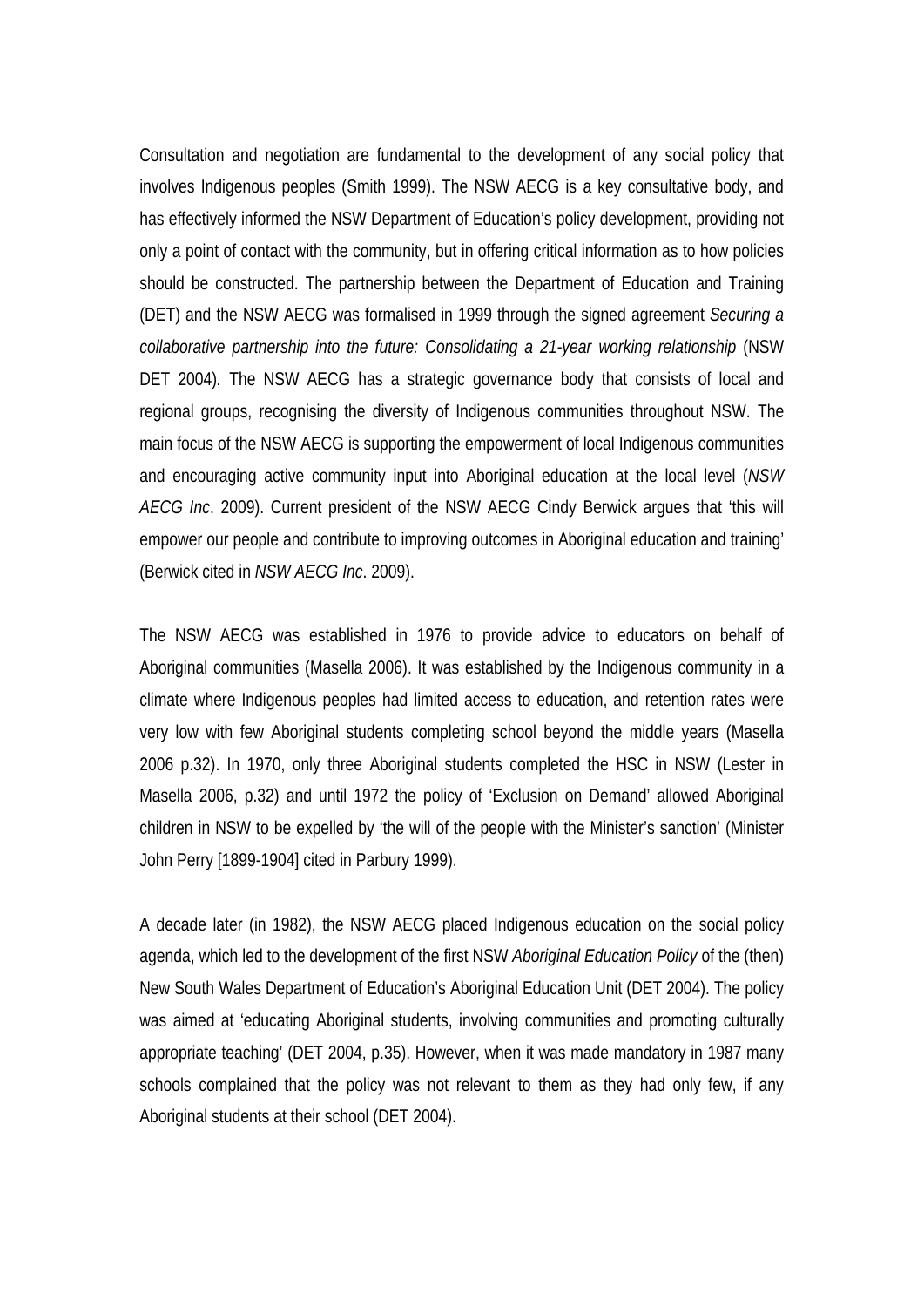In 1996 the policy was reviewed and rewritten by the NSW Department of Education and the NSW AECG with a strong focus on educating all students about Aboriginal Australia, whilst still focusing on the outcomes of Indigenous students (DET 2004). The NSW AECG argued that this was important because:

*'Aboriginal education is not only the appropriate education of Aboriginal students but also must involve the education of all students about Indigenous Australia. Participation and outcomes of Aboriginal students will improve when Indigenous culture, history and contemporary issues are integral to the curriculum for all students'* (NSW AECG Inc. 1995 cited in NSW DSE 1996).

It was based on this premise that the 1996 NSW AEP was developed for 'all students, all staff and all schools' with the goal of promoting 'the educational achievements of Aboriginal students, to educate all students about Aboriginal Australia' (NSW DSE 1996).

#### *Assessing the Outcomes: the implementation of the NSW AEP*

The framework of the 1996 NSW AEP provided a space where dialogue between schools and Indigenous communities could potentially develop, and collaborative relationships could be formed. However, implementation strategies were poor and the policy was insufficiently put into practice. Many teachers within schools were ill equipped to meet the proposed goals of the policy, and lacked training to ensure the implementation of new and critical aspects of learning and teaching (pers comm. Berwick 2008a). Although the NSW AEP was supported by development and training modules, there was a significant lack of resources to implement the policy which effectively prevented the aims of the policy being achieved. Berwick was an Aboriginal consultant for the 1996 NSW AEP and was partly responsible for the implementation of the policy in 300 schools throughout 5 districts in only a matter of months. Comprehensive training for teachers would have been impossible to carry out in the short time period.

Another significant issue was that most university students training to work as teachers had not been exposed to Indigenous cultures, educational methodologies or Aboriginal and Torres Strait Islander education studies prior to entering the school system as teachers. Not only can this result in culturally unsafe learning environment for Indigenous students, but sufficient implementation of Aboriginal education policies would be unlikely as local communities may be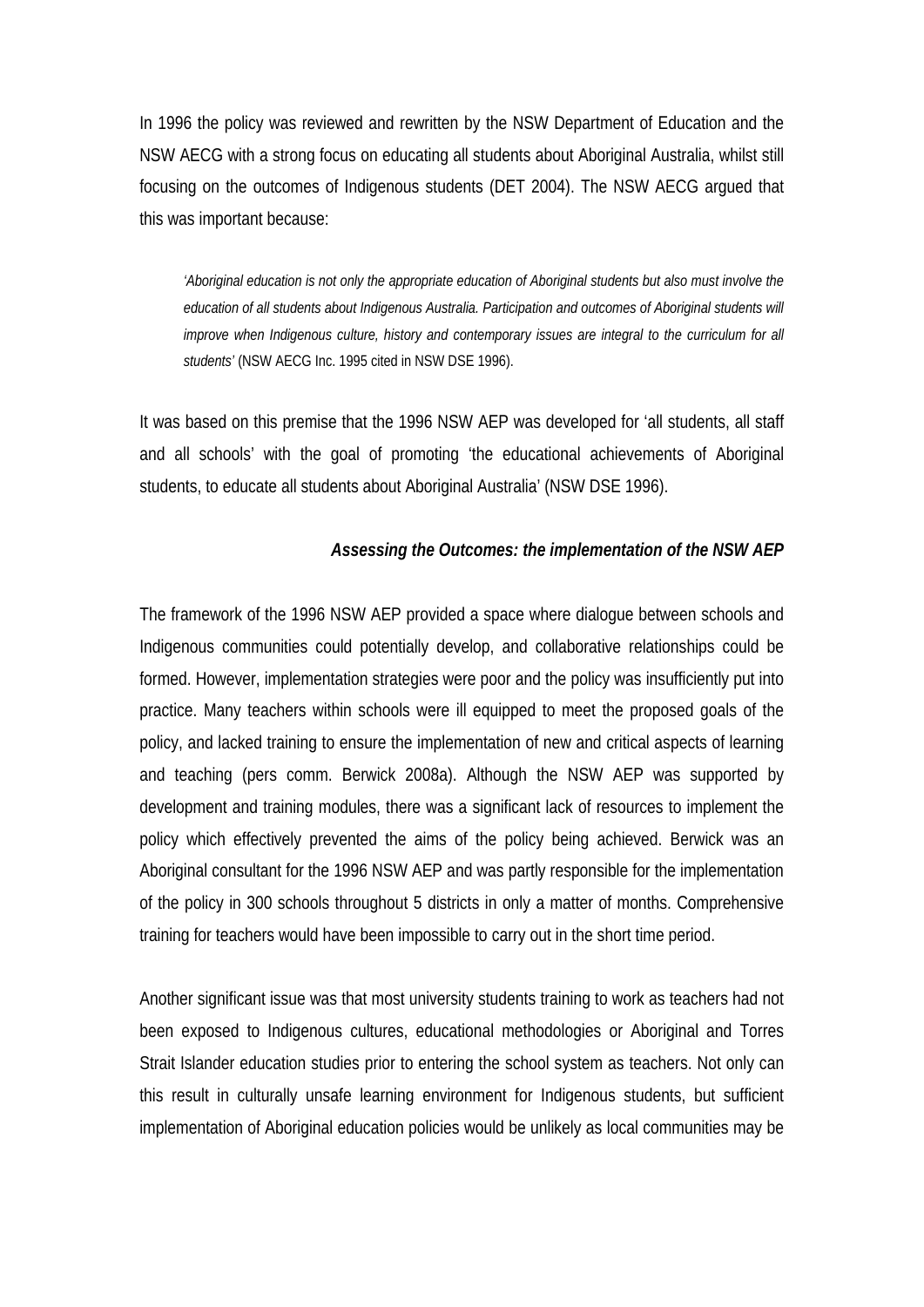disinclined to be involved with schools. Linda Burney, former president of the NSW AECG argues :

'*Because so many teachers know so little about Aboriginal culture and about Aboriginal Education history, there is very little understanding of the reasons why Aboriginal people might be reluctant to have much to do with schools, and often even less understanding of what might be the appropriate ways to invite Aboriginal community involvement*' (Burney 1991 in Smith 1999, p.183).

Teachers who enter the school system that have limited knowledge or exposure to Indigenous cultures, educational methodologies and Aboriginal and Torres Strait Islander education studies can perpetuate prejudice and discrimination toward Indigenous peoples and contribute to the cycle of institutional racism that continues to exist within educational institutions. As part of the *Teaching the Teachers: Indigenous Studies Project of National Significance*, an on going project initiated by the late Oodgeroo Noonucal, a study undertaken by Mooney, Halse and Craven et al (2005) looked at the importance of Aboriginal and Torres Strait Islander education studies for pre-service teachers. The study found that 'many students entered undergraduate degrees with covert but deeply entrenched prejudices against Aboriginal culture and people' (Mooney et. al. 2003. p.7) and 'that preservice Aboriginal Studies subjects do make a positive difference for teachers' (Mooney et.al. 2005, p.7).

If pre-service teachers were to undertake compulsory Aboriginal and Torres Strait Islander education studies, the implementation of the NSW AEP would be more successful as 'Aboriginal studies [has] the potential to produce high quality teachers, [and] contribute to the broader national agenda of fostering reconciliation and social justice in schools and the wider community' (Mooney et. al. 2003, p.7). In 1992, when the *Teaching the Teachers Project* was in its early stages, only one university in Australia offered a core Aboriginal Studies subject as part of the pre-service teacher education program (Mooney et. al. 2005). As a direct result of the *Teaching the Teachers Project*, 'a significant number of universities have introduced core studies since the release of the project in 1996' (Mooney et.al. 2005, p.16). This was described as 'an historic achievement in Australia teacher education, which potentially represents an ongoing contribution to the reconciliation process in Australian society' (Mooney et.al. 2005, p.16).

6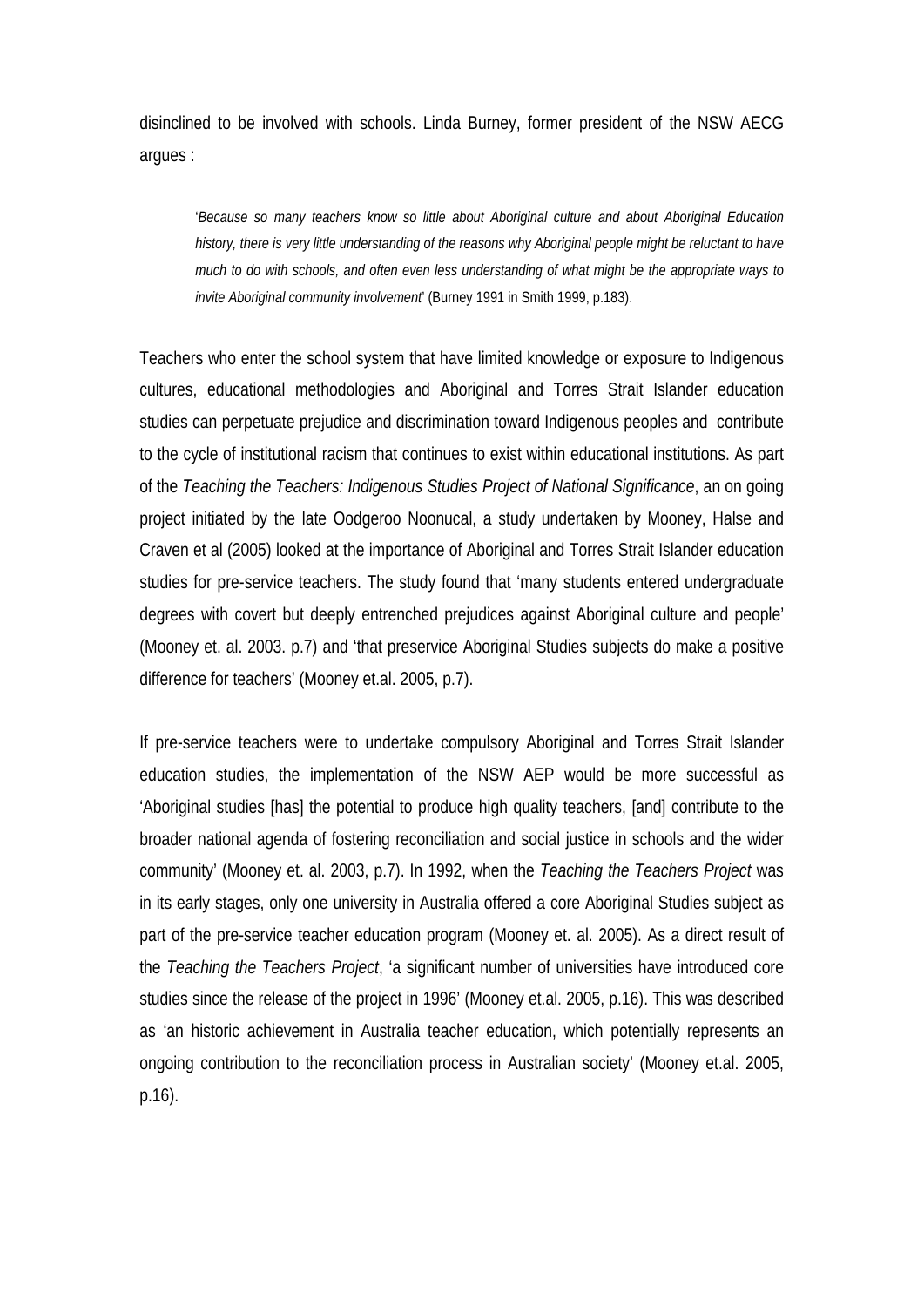Despite these positive achievements, less than 50% of Australian universities offer mandatory Aboriginal Studies in pre-service education programs, and teacher education institutions continue to be encouraged to introduce mandatory Aboriginal and Torres Strait Islander studies into the curriculum (Mooney et. al. 2003, p.1; Mooney et. al. 2005b). Until this occurs, Indigenous students will continue to be exposed to learning environments that are culturally unsafe, hampering their ability to achieve positive educational outcomes.

### *Developing Social Policy: the review of Aboriginal education*

Although the 1996 NSW AEP positively addressed the issues surrounding the poor educational outcomes of Indigenous students, the goals of the policy were not necessarily being met. In October 2003, a major review of Aboriginal education and training in NSW examined the success and failures of policies surrounding Indigenous education in NSW. The main concern was in regards to the implementation of the NSW AEP and it was recommended that the policy be updated with the NSW AECG:

*'Numerous community visits, field trips and submissions strongly highlighted the need for the Department to be accountable for the full implementation of the Aboriginal Education Policy (AEP) across all New South Wales Government schools and that the current unacceptable achievement levels for Aboriginal students could be directly related to the AEP not being implemented in schools in a holistic or significant way'* (NSW DET 2004)*.* 

As a result the NSW AEP was updated into the Aboriginal Education and Training policy which does not only apply to schools, but also includes all areas of public education covered by the DET including TAFE NSW, designated preschools, community education and corporate sectors (NSW DET 2008a). The new policy is based on much the same principles as the previous policy, with the goal that 'Aboriginal and Torres Strait Islander students will match or better the outcomes of the broader student population' (NSW DET 2008b).

The main criticism of the new policy is that it continues to lack effective implementation strategies in which the policy can achieve its outcomes. Berwick argues that there needs to be community ownership and 'consistency of delivery and employment' in relation to policy implementation, 'otherwise this will only widen the gap [in education]' (pers comm. Berwick 2008). Adequate policy support and a 'suite of strategies' is needed to ensure effective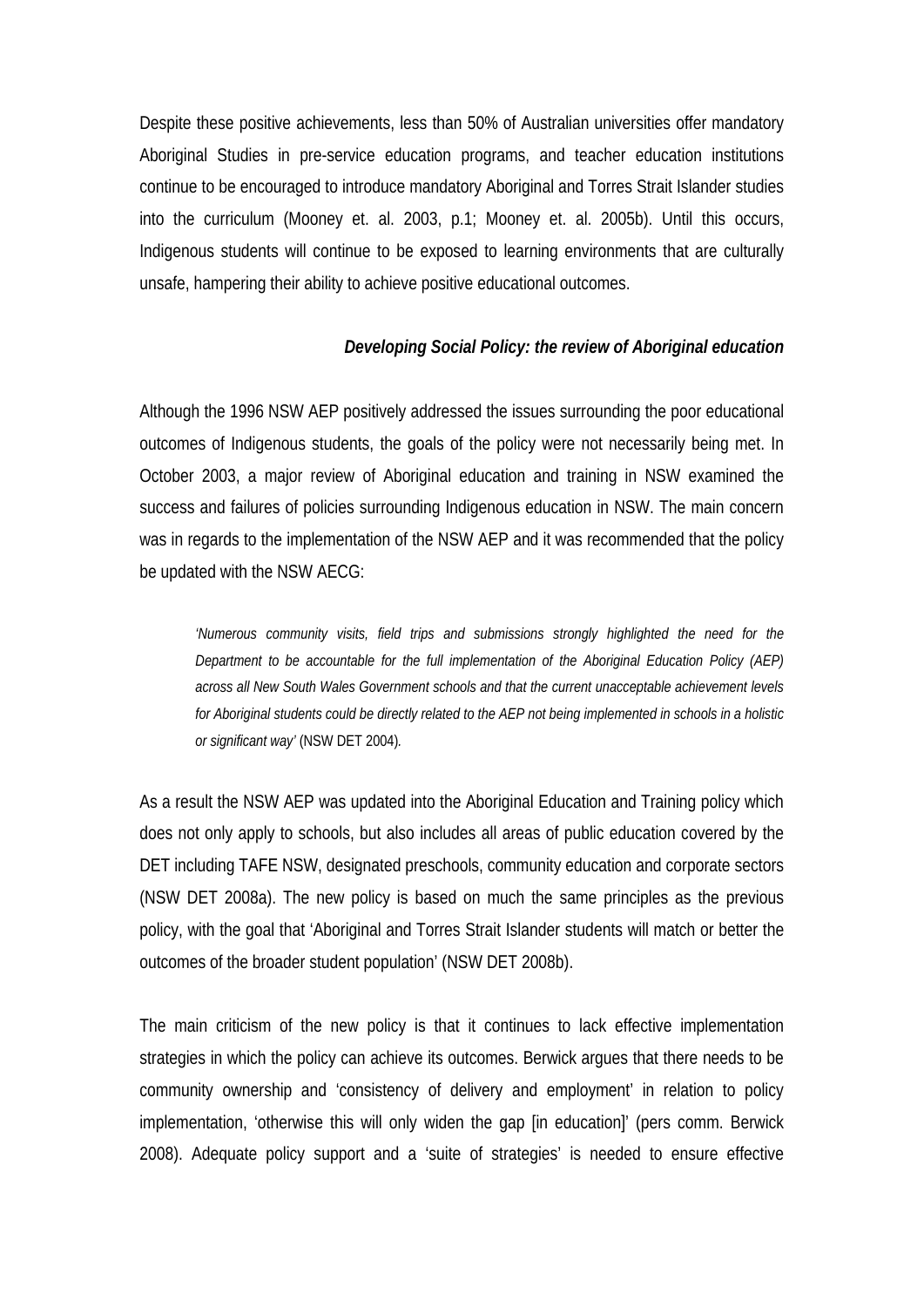implementation of the policy (pers comm. Berwick 2008a). It has been suggested by the DET that teachers will undertake a mandatory (possibly online) three hour cultural education program as part of the implementation strategy (pers comm.. Berwick 2008a). This is highly problematic as 'making it mandatory may work against it being a positive experience for some staff' (NSW DET 2008a).

#### *Community Consultation: creating critical connections*

The NSW AECG continues to play a critical role in developing meaningful relationships between schools and Indigenous communities. The structure of the NSW AECG is based on community groups that provide a solid communication and consultation networks for educational institutions in NSW. Berwick argues that community involvement is fundamental in creating sustainable learning environments for all students - "*Teachers come and go, students come and go, but the community stays there*" (pers comm. Berwick 2008a).

The Aboriginal Education and Training policy maintains a framework where schools can utilise and adapt the policy according to the needs of the school and the community, recognising the diversity of all students and communities throughout NSW. This deters from one of the most common problematic aspects in Indigenous social policy development – that one size does not fit all (Lucashenko 1996).

#### *Conclusion: decolonising educational institutions*

 '…*education is one of the critical sites for decolonising work, particularly because the modern structures of the economic and education systems have been so often crafted out of the colonial borrowings of European systems'* (Battiste et. al. 2005, p.13).

Indigenous peoples throughout the world are leading the movement of decolonisation, particularly in the area of education. Potlo'tek First Nations academic Dr. Marie Battiste argues that a postcolonial framework 'is not about rejecting all theory or research of Western knowledge. It is about creating a new space where Indigenous peoples' knowledge, identity, and future is calculated into the global and contemporary equation' (Battiste 2005, p.225). The new Aboriginal Education and Training Policy could play a significant role in tracing a path for the decolonisation of educational institutions in Australia.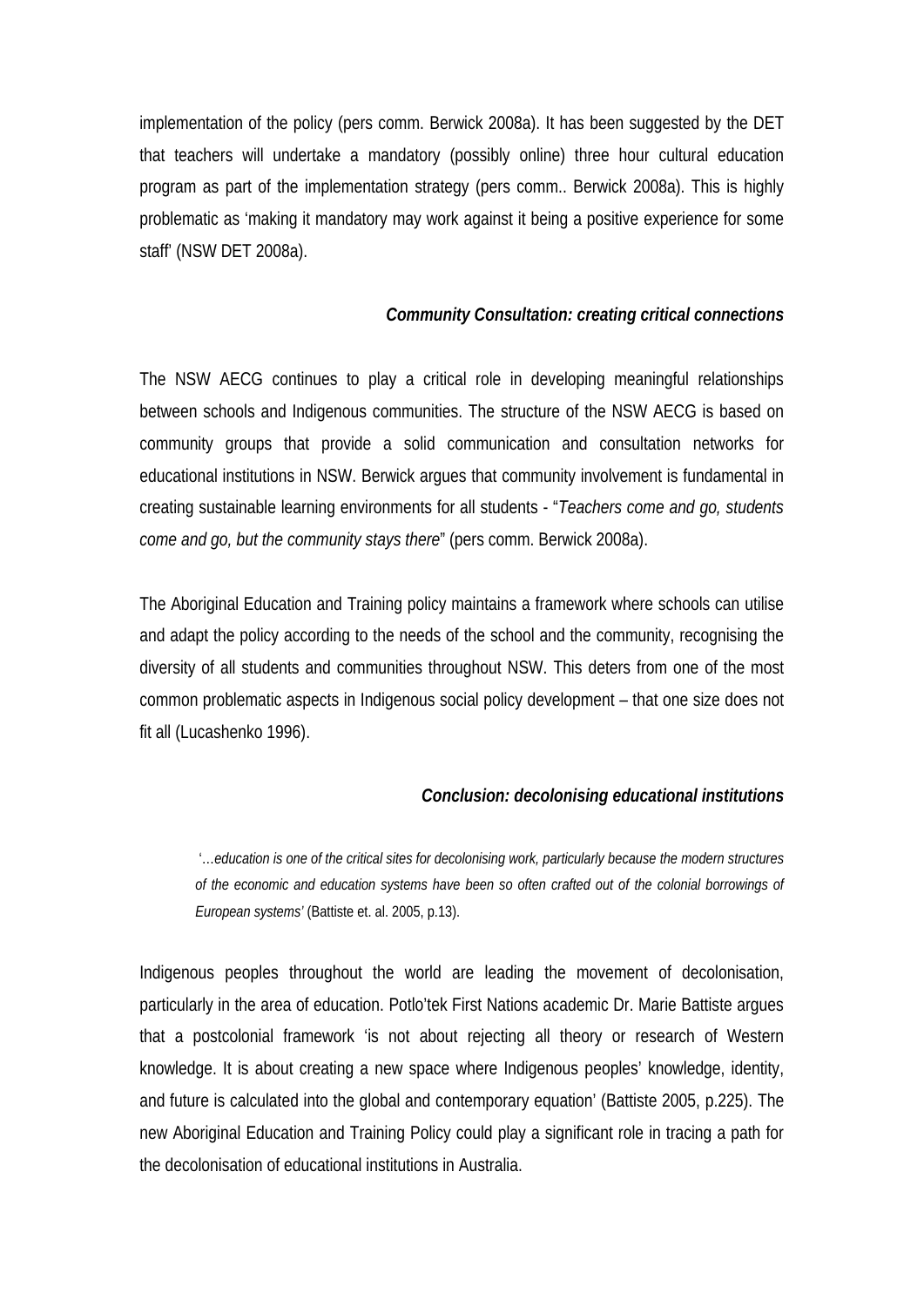The success of the Aboriginal Education and Training Policy depends on its implementation. The new policy has a strong framework which can potentially lead to the development and cultivation of meaningful relationships between schools and Indigenous communities. Furthermore, the policy would be better implemented if pre-service teachers were exposed to Indigenous education methodologies and ways of knowing, prior to entering the school system. In the keynote address at the launch of the Aboriginal Education and Training Policy, Berwick stressed the importance of policy implementation to the future of Indigenous education:

*'A policy is just words on paper. It is how these words are translated into action and practices that make the difference…lets work together to effectively implement this policy…so that education continues to not just be a dream to Aboriginal people but a reality'* (Berwick 2008b, p.3).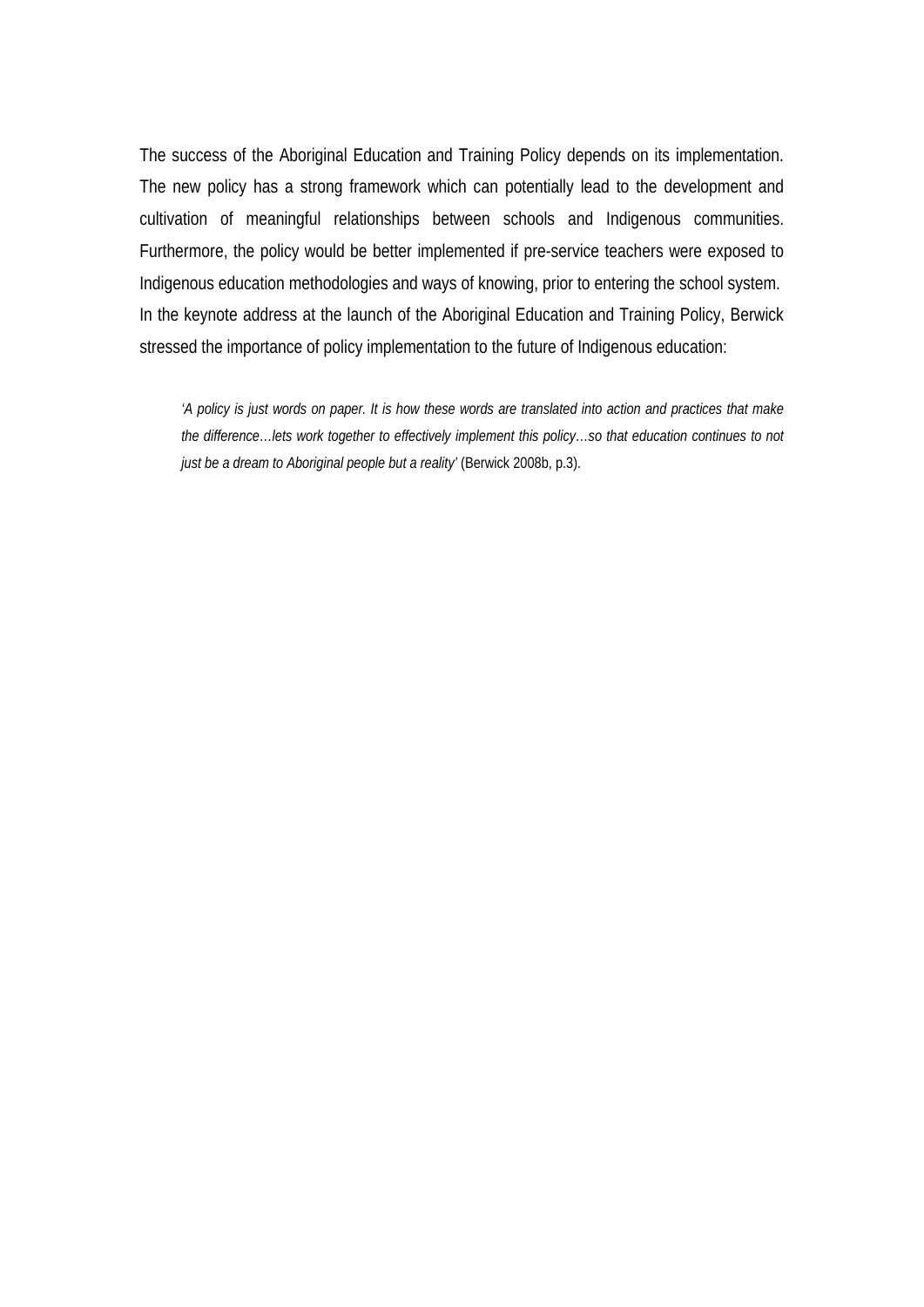*Acknowledgements:* Many thanks to Cindy Berwick and the NSW AECG, Juanita Sherwood, Ben Kelly, Madeleine Liprini of Nura Gili Indigenous Programs, the Social Policy Research Centre and Emily O'Connor.

#### *Reference List:*

Battiste, M. 2005. 'Post-Colonial Remedies for Preserving Indigenous Knowledge and Heritage' in P. Tripp & L. Muzzin (eds.) *Teaching as Activism***,** McGill-Queen's Press, MQUP.

Battiste, M., Bell, L., Findlay, I. M., Findlay, L., and Youngblood Henderson, J. 2005. 'Thinking Place: Animating the Indigenous Humanities in Education', *the Australian Journal of Indigenous Education*. Vol. 34. pp. 7-19.

Berwick, C. 2008a. President of the NSW AECG. (Personal Interview 1 October 2008).

Berwick, C. 2008b. 'Aboriginal Education and Training Policy Launch' in *Pemulwuy: Newsletter of the NSW AECG Inc.* Issue 3, 2008*.* 

Fletcher, J.J. (1989) *Documents in the History of Aboriginal Education in New South Wales,*  Carlton, NSW.

Horstman, M.W.G. 2001. '*Karparti* ecology: Recognition of Aboriginal ecological knowledge and its application to management in north-western Australia', *Ecological Management & Restoration*, Volume 2, Number 2, August, pp. 99-109(11)

Lucashenko, M. 1996. *Policy and Politics in the Indigenous Sphere: an Introduction for Bureaucrats*, Centre for Australian Public Sector Management, Griffith University, Nathan, Qld.

Masella, K. 2006. 'The Negotiation Table: The work of the NSW Aboriginal Education Consultative Group', *Public Administration Today*, no.7, April, 32-36.

Mooney, J., Halse, C. and Craven, R. 2003. *Teaching the Teachers Aboriginal Studies: Illuminating Successful Strategies,* Paper presented at NZARE AARE, Auckland, New Zealand November 2003.